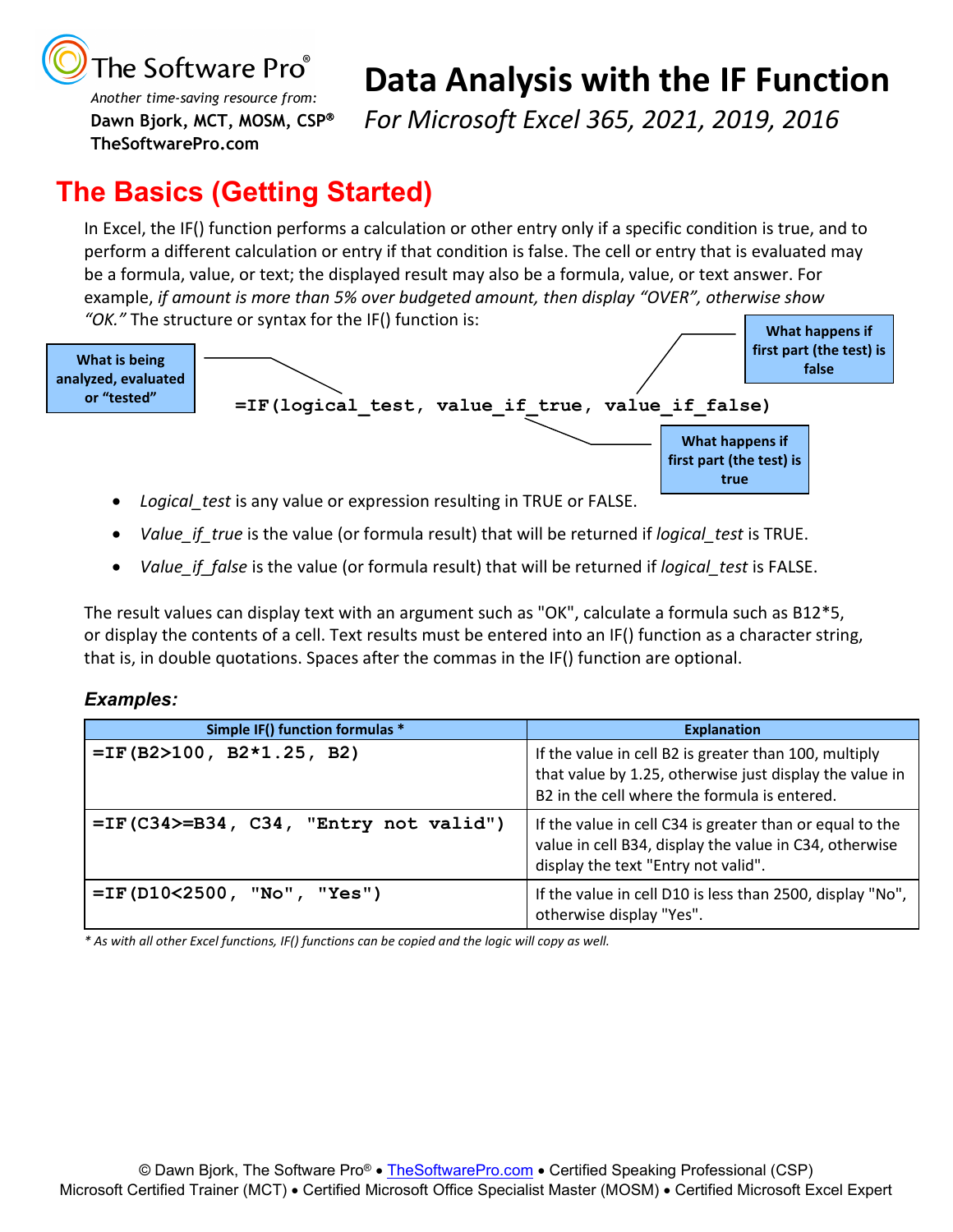# **Multiple Conditions (More Advanced)**

### **Checking Complex Conditions**

Use the AND(), OR(), and NOT() functions with the IF() function to make complex decisions.

#### **AND Checks If More Than One Condition is True**

The general structure of AND() function used with IF() function is as follows:

#### **=IF(AND(expression1, expression2), value\_if\_true, value\_if\_false)**

There can be up to 30 expressions as arguments to the AND() function, and *all* must evaluate true for the AND() function to evaluate true.

#### **OR Checks If One Condition is True**

The AND() function requires that *all* expressions are true. The syntax of the OR() function is identical and there can be up to 30 expressions as arguments to the OR() function, but only *one* of the expressions must be true for the OR() function to evaluate true.

The general structure of OR() function used with IF() function is as follows:

#### **=IF(OR(expression1, expression2), value\_if\_true, value\_if\_false).**

#### **NOT Returns Opposite Condition**

The NOT() function reverses the result of the logical argument from true to false or from false to true. Use this function to return the opposite condition of the *logical\_test* in an IF() statement.

#### *Examples:*

| <b>Complex IF() function formulas</b>                                       | <b>Explanation</b>                                                                                                                                       |
|-----------------------------------------------------------------------------|----------------------------------------------------------------------------------------------------------------------------------------------------------|
| $=IF(AND(B12>5, B12<20), "Good",$<br>"Invalid")                             | If the contents of cell B12 is more than 5 and less<br>than 20, the text "Good" displays, otherwise the<br>text "Invalid" appears.                       |
| $=$ IF(OR(C5="ABC", C5="DEF", C5="GHI"),<br>"Correct entry", "Wrong entry") | If cell C5 contains "ABC", "DEF", or "GHI" (in upper<br>or lower case), display "Correct entry" in the<br>formula cell, otherwise display "Wrong entry". |
| $=IF(OR(B36=12, B36=20)$ , "Is a 12 or<br>20", "Not a 12 or 20")            | If B36 contains either 12 or 20, displays the text "Is<br>a 12 or 20", otherwise displays "Not a 12 or 20".                                              |
| $=$ IF(NOT(OR(B36=12, B36=20)), "Not a 12<br>or 20", "Is a 12 or 20")       | If B36 contains neither 12 or 20, displays the text<br>"Not a 12 or 20", otherwise displays "Is a 12 or 20".                                             |